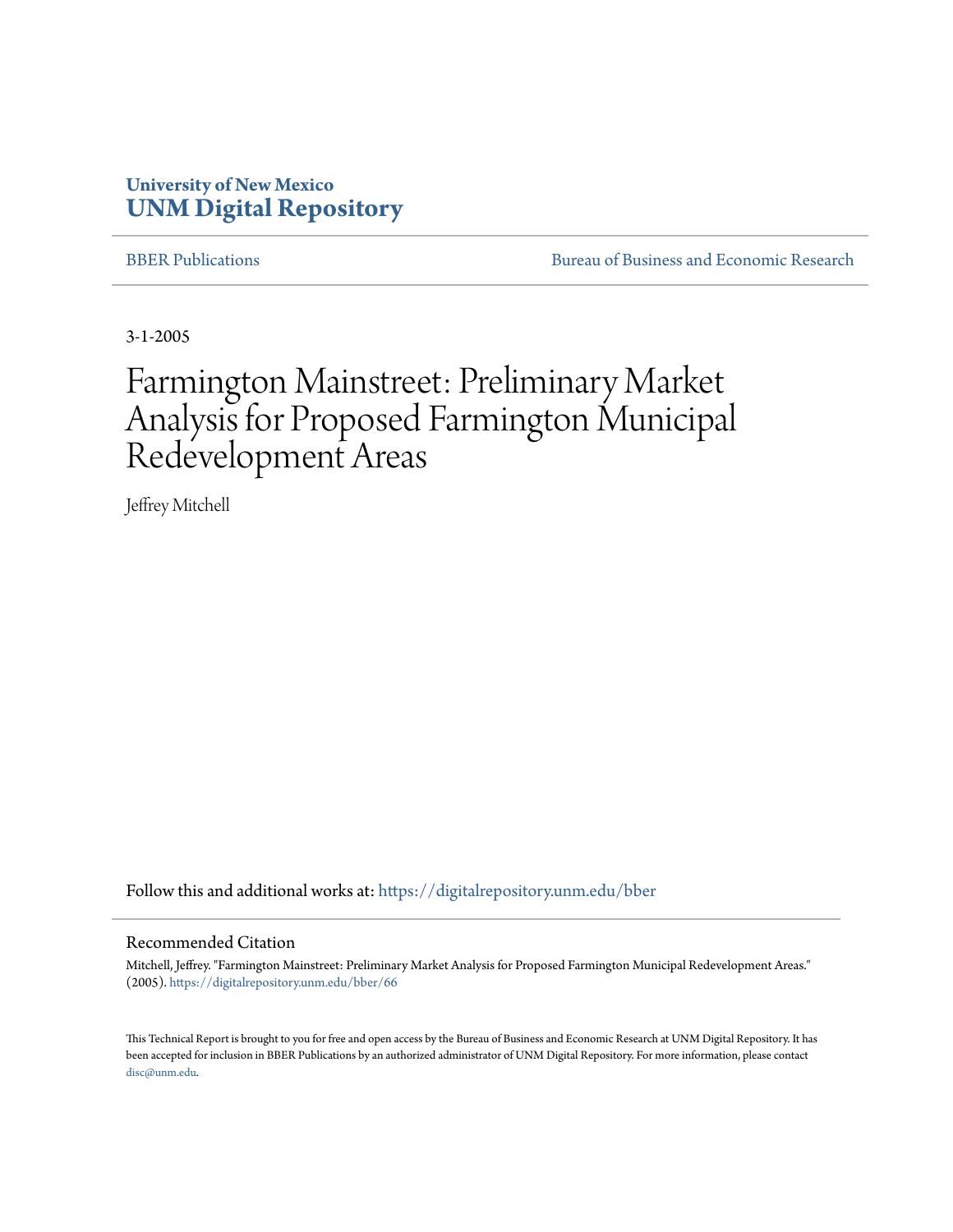## FARMINGTON MAINSTREET

# PRELIMINARY MARKET ANALYSIS FOR PROPOSED FARMINGTON MUNICIPAL REDEVELOPMENT AREAS

Financial support for this research was provided by New Mexico Economic Development Department Mainstreet Program

March 2005

UNIVERSITY OF NEW MEXICO BUREAU OF BUSINESS AND ECONOMIC RESEARCH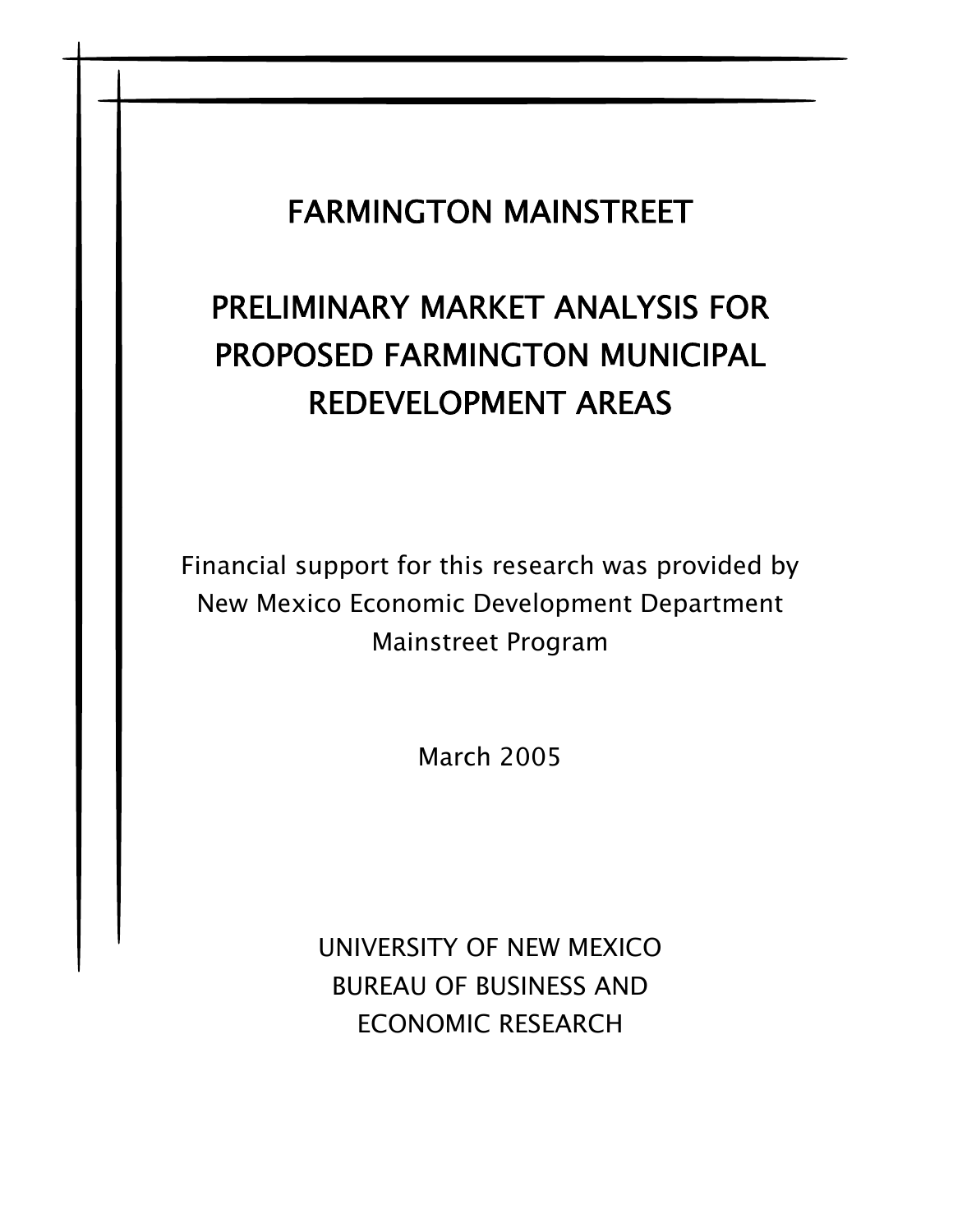## FARMINGTON MAINSTREET

## PRELIMINARY MARKET ANALYSIS FOR PROPOSED FARMINGTON MUNICIPAL REDEVELOPMENT AREAS

By Dr. Jeffrey Mitchell

March 2005

UNIVERSITY OF NEW MEXICO BUREAU OF BUSINESS AND ECONOMIC RESEARCH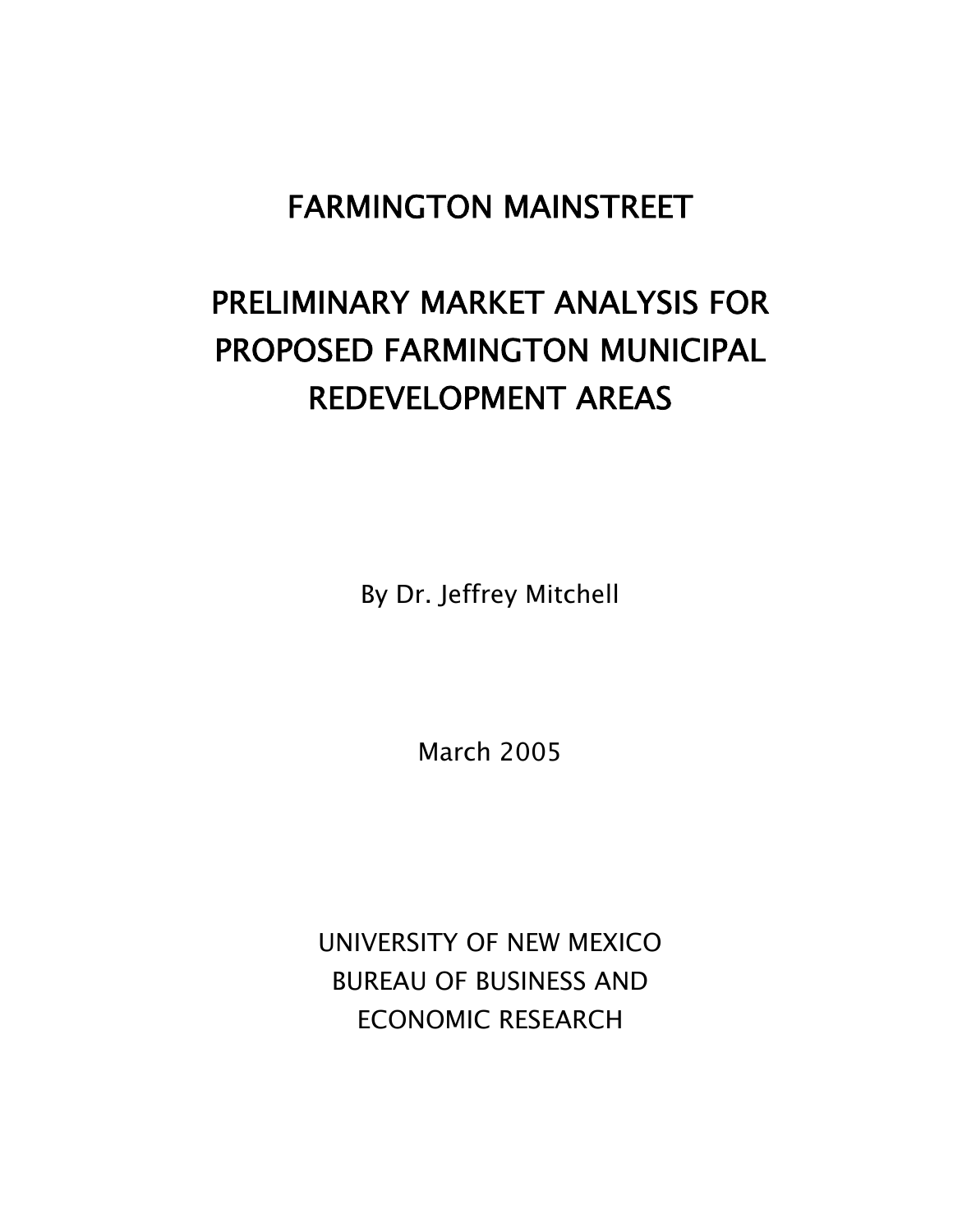## **FARMINGTON IN REGIONAL CONTEXT**

Farmington is the principal city in San Juan County and the sixth largest city in New Mexico. Farmington is home to approximately one-third of the County's residents, but these residents receive 42% of the County's aggregate income and the city's businesses generate 57% of the County's taxable gross receipts. By comparison, Aztec, which has the second largest aggregate income in San Juan County, has only 6% of the County income.

Detailed tables on the regional demographic and economic characteristics of the Four Corners region, including San Juan County, the City of Farmington and the Navajo Reservation, are included in the Appendix. As these tables show, Farmington's population is generally older than that of San Juan County, the Navajo Reservation and the Four Corners region as a whole. Also, Farmington has a much larger percentage of white/non-Hispanic persons (64%) than the County (47%) and the Four Corners region (33%), and a proportionately smaller Native American population. Farmington residents are also better educated than those in other parts of the Four Corners regions: persons living in Farmington at 25 years old or older are 25% less likely to have left school without a high school or equivalent degree, and are 60% more likely to have received a post-secondary degree than other San Juan County residents. Further, Farmington residents are more than twice as likely to have completed a graduate degree than other County residents.

Income differentials are consistent with the educational trends. The median income of Farmington households is one-third higher than the median income in other parts of the Four Corners region, and one-fifth higher than in other parts of San Juan County. Higher income households are particularly concentrated in Farmington: although less than onethird of San Juan County households are located in Farmington, more than one-half of households with incomes over \$100,000 per year are located in the primary city.

The housing market is tighter in Farmington than other parts of the Four Corners area, and, consequently, housing is generally less affordable. In Farmington, housing vacancy rates are only 7%, half that of the remainder of the County. Despite higher incomes, housing consumes a greater share of household incomes in the city: two-thirds of households with annual incomes below \$20,000, and 38% of households with incomes between \$20,000 and \$50,000 spend more than one-quarter of the income on housing in Farmington, a far greater share than those earning similar incomes in other parts of the County and the Four Corners region. To a significant extent, higher payments reflect superior housing quality, a comparison strongly influenced by the appallingly poor housing conditions on the Navajo Reservation. While virtually all housing units in Farmington have complete plumbing, telephone service and non-wood heating, a near majority of housing units on Indian land lack these basic features.

The importance of Farmington as a market center of San Juan County and the Four Corners region is revealed the pull factors presented in Tables 18. These numbers show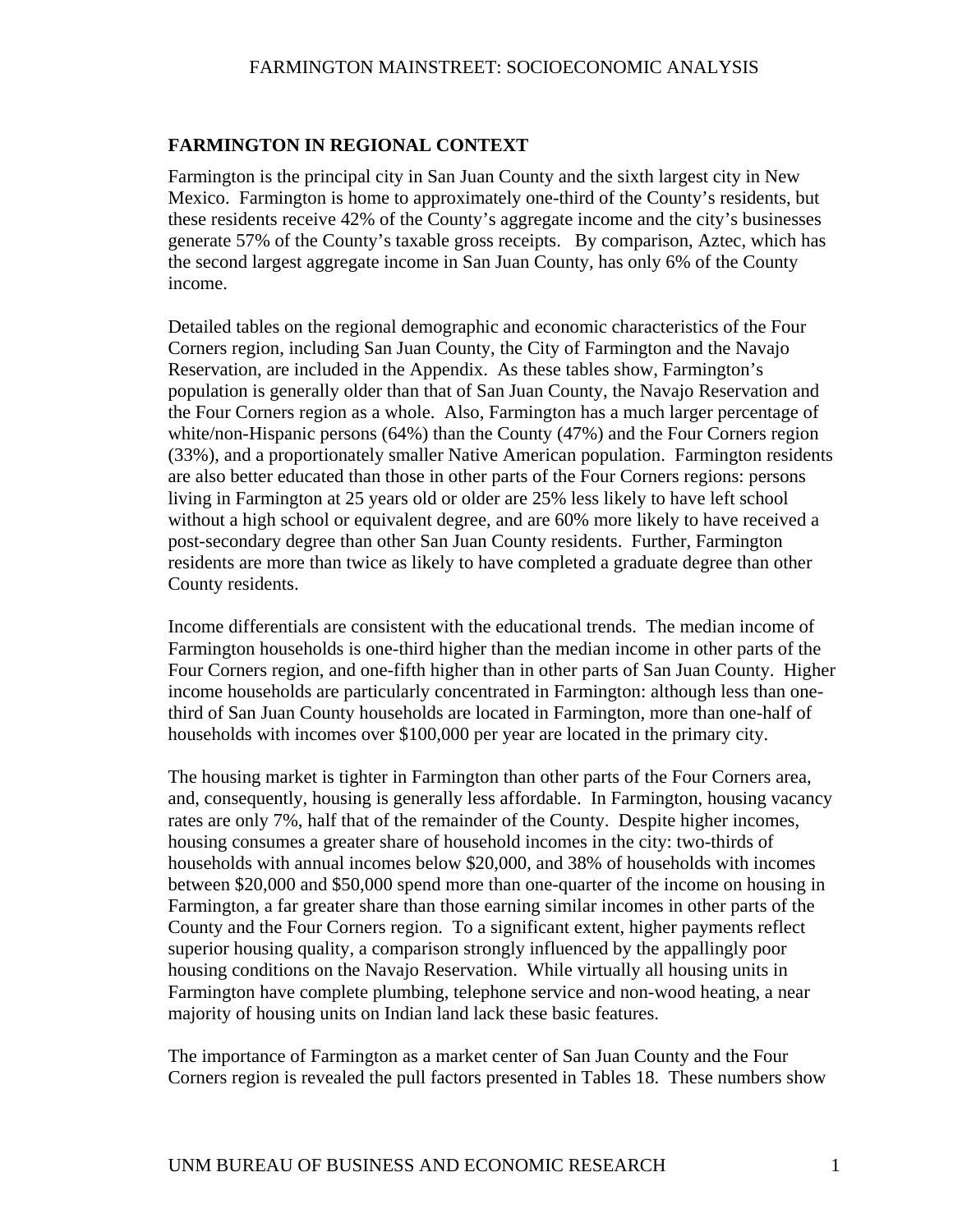the effectiveness of the Farmington in attracting funds from the region as a whole. Two patterns are worthy of note. First, Farmington's markets serve a community far larger than the city alone. In 1999, the most recent year for which these data can be calculated, taxable gross receipts in Farmington were 194% of what would be expected from Farmington consumers alone; retail business accounted for gross receipts of 245% of a local baseline. On a net basis, these data indicate that Farmington markets brought more than \$600 million into the city. Based on a Gross Receipts tax rate of 1.1875% for Farmington and 0.375% for San Juan County, these sales represent an additional \$7.3 million and \$2.3 million in revenues for the City and County governments, respectively<sup>[1](#page-4-0)</sup>. The second pattern that is evident in these data is that during the 1989-1999 period the relative strength of Farmington in regional economy has increased. The net inflow of receipts into Farmington from other areas grew by 42% half in real terms, from \$432 million (1999 dollars) in 1989 to \$614 million in 1999. The improvement was evident in nearly every category, but especially in various retail trade markets and services, which expanded from a marginal surplus to a significant contributor to the local economy.

The next table summarizes the same information for San Juan County. Again, the County is in a positive trade position: in 1999, \$664 million more flowed into the County's economy than flowed out. This indicates that San Juan County as a market center for the Four Corners economy, likely because of a strong flow of dollars from the Navajo Reservation. Not surprisingly, the pull factors for San Juan County are in most cases lower than those in Farmington, which only underscores that while County is a market center for the region, Farmington is also the market center of the County. Also, though to a less degree than Farmington, San Juan County improved its position as a regional center during the 1989-1999 period. Over the 10 year period, the net flow of funding into the County increased by \$150 million (1999 dollars), or 29%. Improvements were significant in retail trade, where inflows increased by 89%, and to an even greater extent, in services, where the County moved from a strongly negative position to near balance.

## **DEMOGRAPHIC & ECONOMIC PROFILE OF THE PROPOSED METROPOLITAN REDEVELOPMENT AREAS**

The total residential population of the 3 proposed metropolitan redevelopment area neighborhoods – Downtown, Civic Center and Animas – was 1,106 in 2000 (US Census 2000); nearly all live in the Civic Center and Animas neighborhoods. Compared to Farmington as a whole, the population of these neighborhoods is significantly older: 28% of downtown residents are over 50 years of age, compared to 19% for the entire city, while only 24% are less than 17 years of age, compared to 29% for all of Farmington. Significantly, the share of the downtown population that is between 25 and 39 years old – often seen as critical to redevelopment initiatives – is only half that of Farmington as a whole: 10% compared to 20%.

<span id="page-4-0"></span> 1 The county rate has since increased to 0.6875% for San Juan County.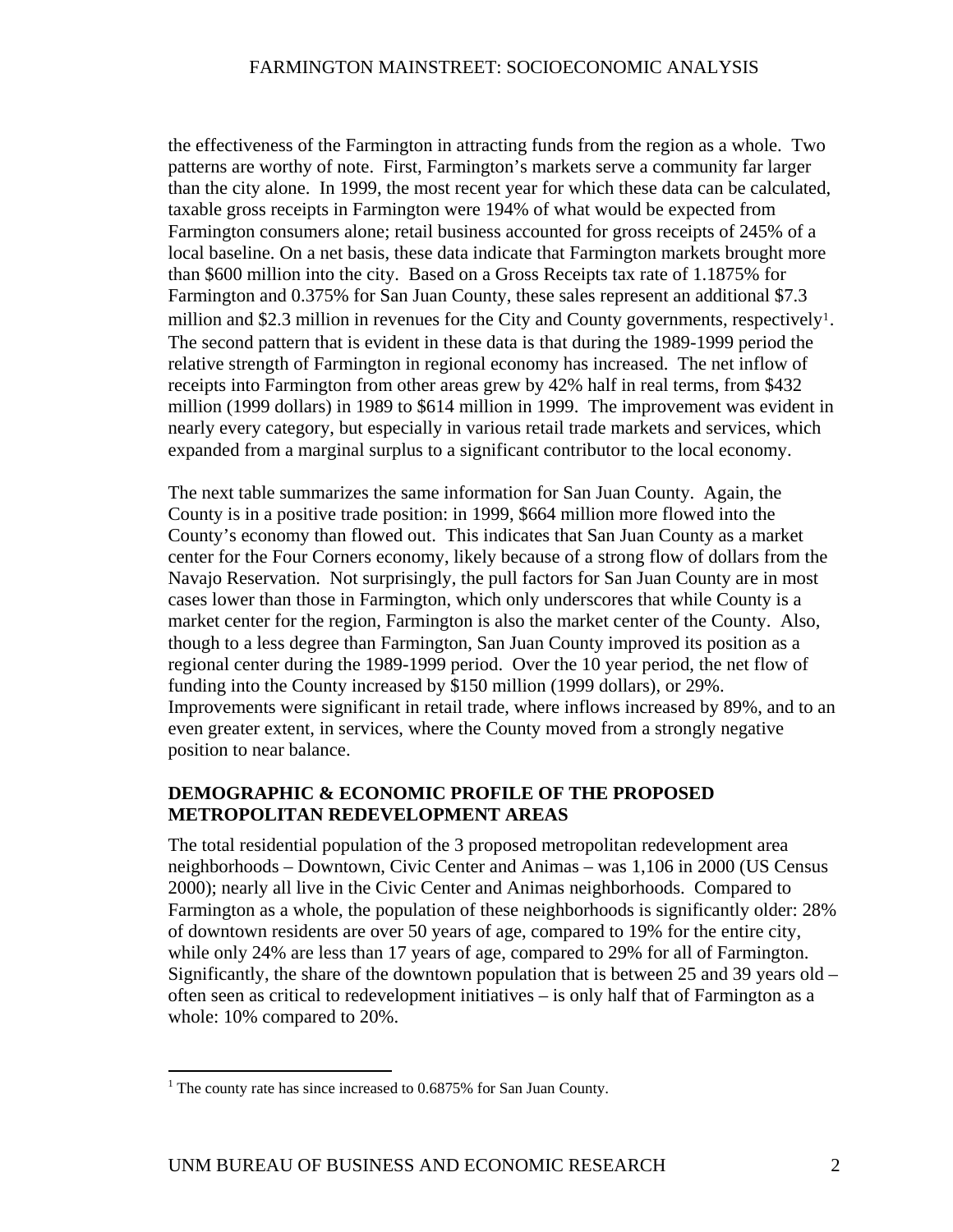Ethnically, compared to Farmington as a whole, the three MRA neighborhoods have a relatively smaller white population (48% versus 64%) and larger Native American and Hispanic populations (24% each in the MRA neighborhoods versus 17% and 18%, respectively, in the city as a whole). The white population is disproportionately represented among the older population of the MRA neighborhoods (the proportion of each age cohort from 40 year old and up that is white is below the overall average) and underrepresented among the younger populations. Native Americans and, to a less extent Hispanics, are disproportionately represented among the 25 to 39 year old population.

Analysis of economic patterns of the MRA neighborhoods must rely on geographically aggregate information and should be considered with caution.[2](#page-5-0) The 1999 median household income in Block Groups 4.02-5 and 1-1 was only \$26,858 per year, 71% that of Farmington as a whole. 35% of households in these areas had incomes below \$20,000 per year, compared to 24% in the entire city. Conversely, only 18% of households in these areas earn more than \$50,000 per year and none earn more than \$100,000, while 36% of households in Farmington earn above \$50,000 and 8% earn more than \$100,000. Lower incomes are also reflected in higher incidence of poverty. In the targeted neighborhoods, 23% of all households live below the poverty line and 44% live below 150% of the poverty line, compared to 16% and 28% for the Farmington as a whole. Interestingly, poverty downtown does not afflict racial and ethnic groups equally. While Native Americans and white/non-Hispanics are far more likely to live in poverty downtown than other parts of the city (62% versus 32% for Native Americans and 15% versus 9% for white/non-Hispanics), Hispanics and Latinos living downtown, despite low median household income, are much less likely to live in poverty than those living in other parts of Farmington (14% versus 24%). As might be expected, lower incomes and higher incidence of poverty downtown correlated with lower rates of educational achievement. Fully 26% of downtown residents 25 years or older have failed to earn a high school equivalent degree, compared to 16% in other parts of Farmington; conversely, only 22% of downtown residents have a post-secondary degree, versus 27% in the rest of the city.

The housing stock in the two downtown Block Groups is older than that of the other areas in Farmington (in 2000, the median age of housing downtown was 35 years compared to 26 years throughout the city). Vacancy rates are far higher (18% versus 7%); rentals are much more common (52% of units compared to 30% for the city); and homes are smaller

 $\overline{a}$ 

<span id="page-5-0"></span> $2^2$  Census Bureau data on the geographical scale appropriate to the analysis of the MRA neighborhoods (Blocks) is limited primarily to demographics. Analysis of economic patterns must rely on Census sample data (SF3), which is available only on the broader geographic scale of Census 'Block Groups'. Block Groups do not correspond to the MRA neighborhoods, but the combination of two Block Groups (Tract 4.02, Group 5 and Tract 1, Group 1) offers a useful approximation of the three MRA neighborhoods. These two Block Groups include 76 of the 86 Blocks that comprise the proposed MRAs. However, these Block Groups also include 34 Blocks that would *not* be included in the MRAs. These additional blocks are west of the proposed MRAs, west of North Loretta Avenue and Lake Street to the confluence of the La Plata and San Juan Rivers.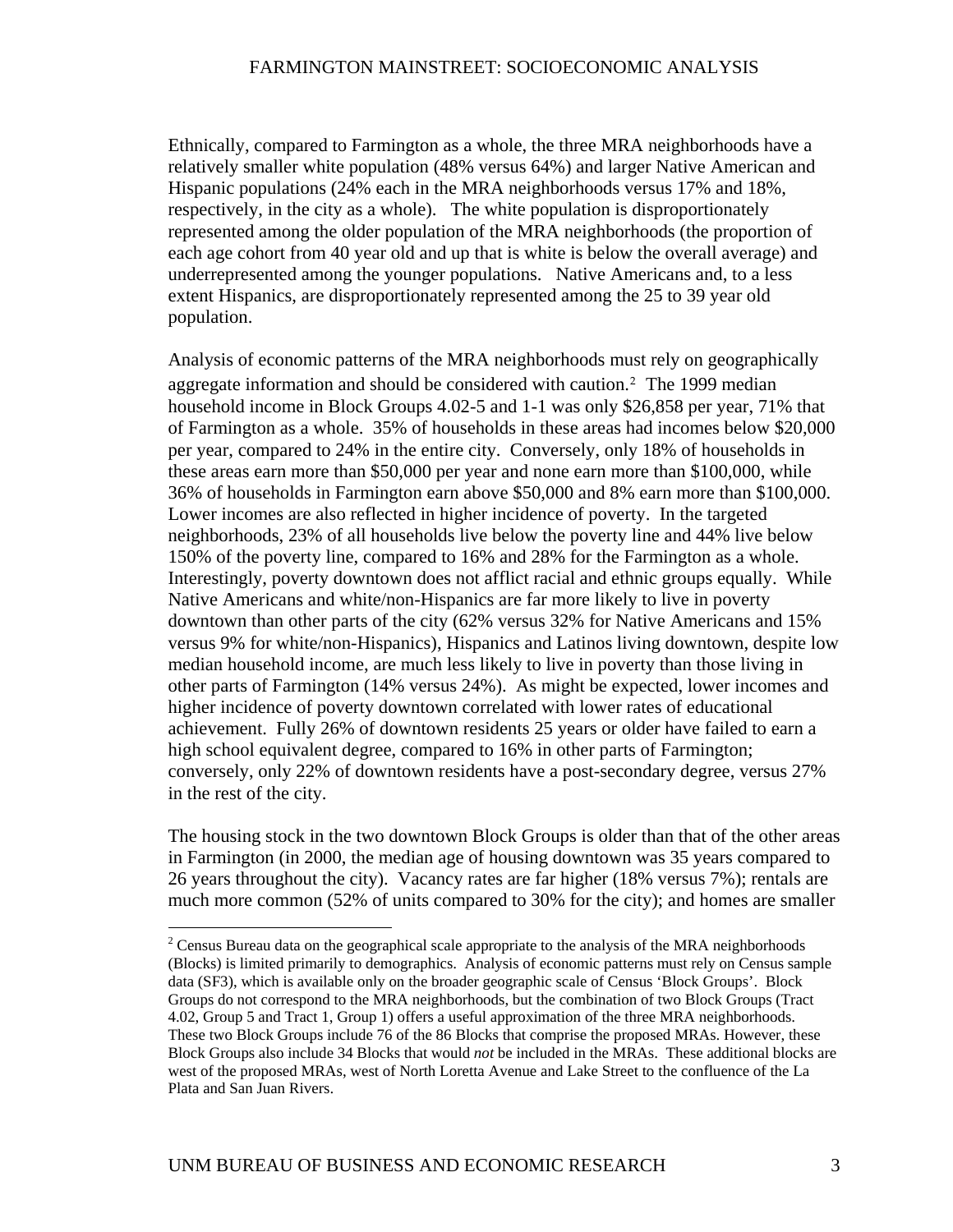(median 4.0 rooms per unit versus 5.2) and more likely to part of multi-unit structures (26% versus 18%). Values of owner-occupied housing are much lower (\$67,541 compared to \$100,600); mobile homes are more prevalent and of far more marginal value in downtown neighborhoods than in other parts of the city (23% versus 18%; \$13,354 per unit versus \$31,100). But because of lower incomes and despite lower property values, housing was significantly less affordable downtown than in other Farmington neighborhoods: the median expenditure on housing downtown was 32% and 33% for owner- and renter-occupied units compared to 24% for both in other parts of the city. All downtown housing units had complete plumbing and few depended on wood for heating (few housing units lacked these services in other parts of the city), but 6% of downtown households were without telephone service, twice the overall rate for the city.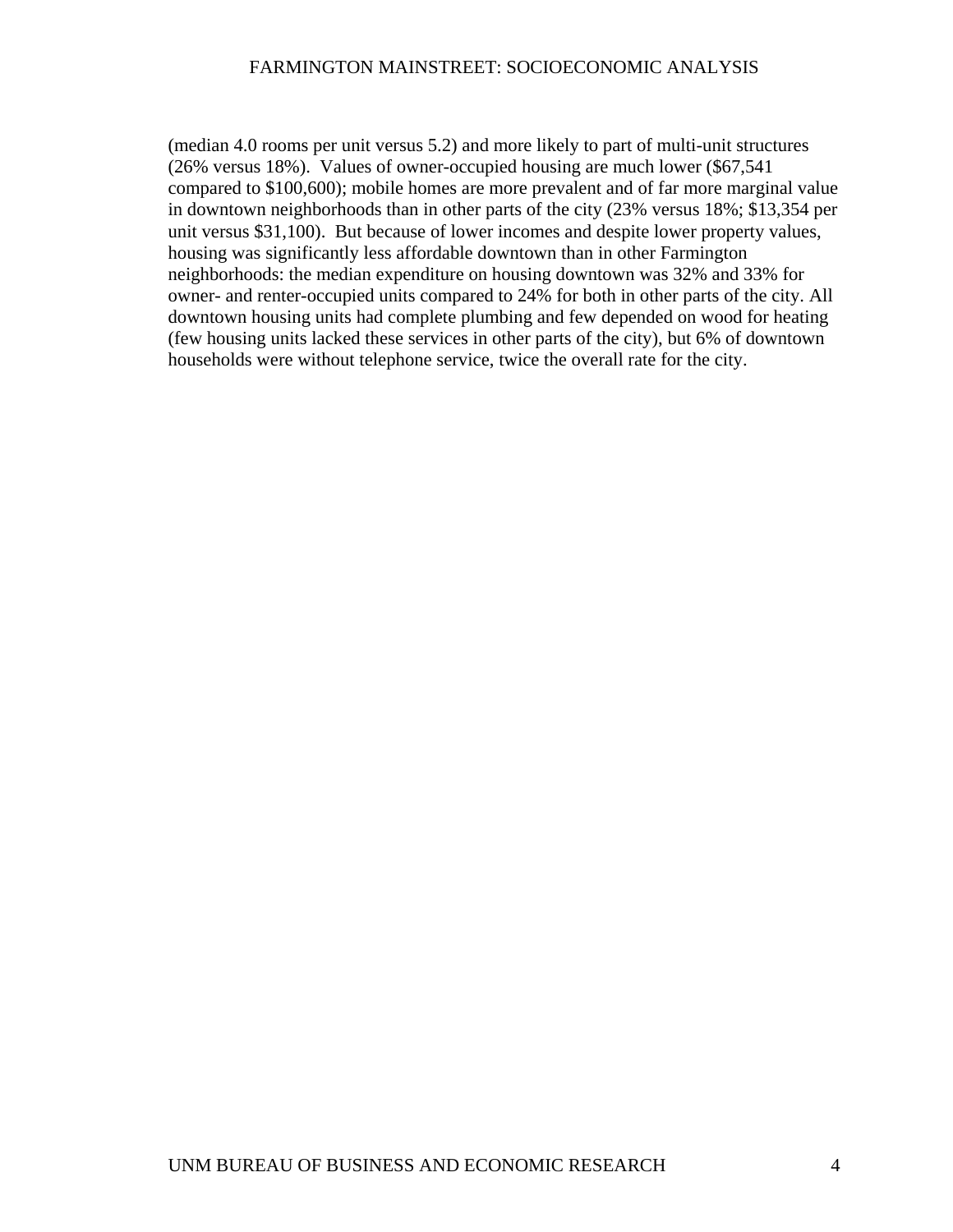## **APPENDIX TABLES**

## I. REGIONAL DEMOGRAPHICS

- 1. Four Corners Region<sup>[3](#page-7-0)</sup>: Age by Race/Ethnicity
- 2. San Juan County: Age by Race/Ethnicity
- 3. City of Farmington: Age by Race/Ethnicity

## II. REGIONAL WORKFORCE

- 4. Four Corners Region: Educational Attainment by Race/Ethnicity
- 5. San Juan County : Educational Attainment by Race/Ethnicity
- 6. City of Farmington: Educational Attainment by Race/Ethnicity
- 7. Navajo Reservation: Educational Attainment by Race/Ethnicity

## III, REGIONAL HOUSING

- 8. Housing Status in Farmington & the Four Corners Region
- 9. Housing Quality in Farmington & the Four Corners Region
- 10. Housing Affordability in Farmington & the Four Corners Region

## IV. REGIONAL MARKET

- 11. Four Corners Region: Household Income by Race/Ethnicity
- 12. San Juan County: Household Income by Race/Ethnicity
- 13. City of Farmington: Household Income by Race/Ethnicity
- 14. Navajo Reservation: Household Income by Race/Ethnicity
- 15. Status of Farmington Industries & Markets: City of Farmington
- 16. Status of San Juan County Industries & Markets

## V. METROPOLITAN REDEVELOPMENT AREA CHARACTERISTICS

17. Age by Neighborhood

 $\overline{a}$ 

- 18. Age by Race/Ethnicity: All MRA neighborhoods
- 19. Housing Statistics by MRA Neighborhood: By Race/Ethnicity
- 20. Selected SocioEconomic and Housing Characteristics for MRA Block Groups

<span id="page-7-0"></span><sup>&</sup>lt;sup>3</sup> Four Corners Region includes La Plata and Montezuma Counties in Southwest Colorado, Santa Juan County in New Mexico, and the Navajo Reservation in Arizona, New Mexico and Utah.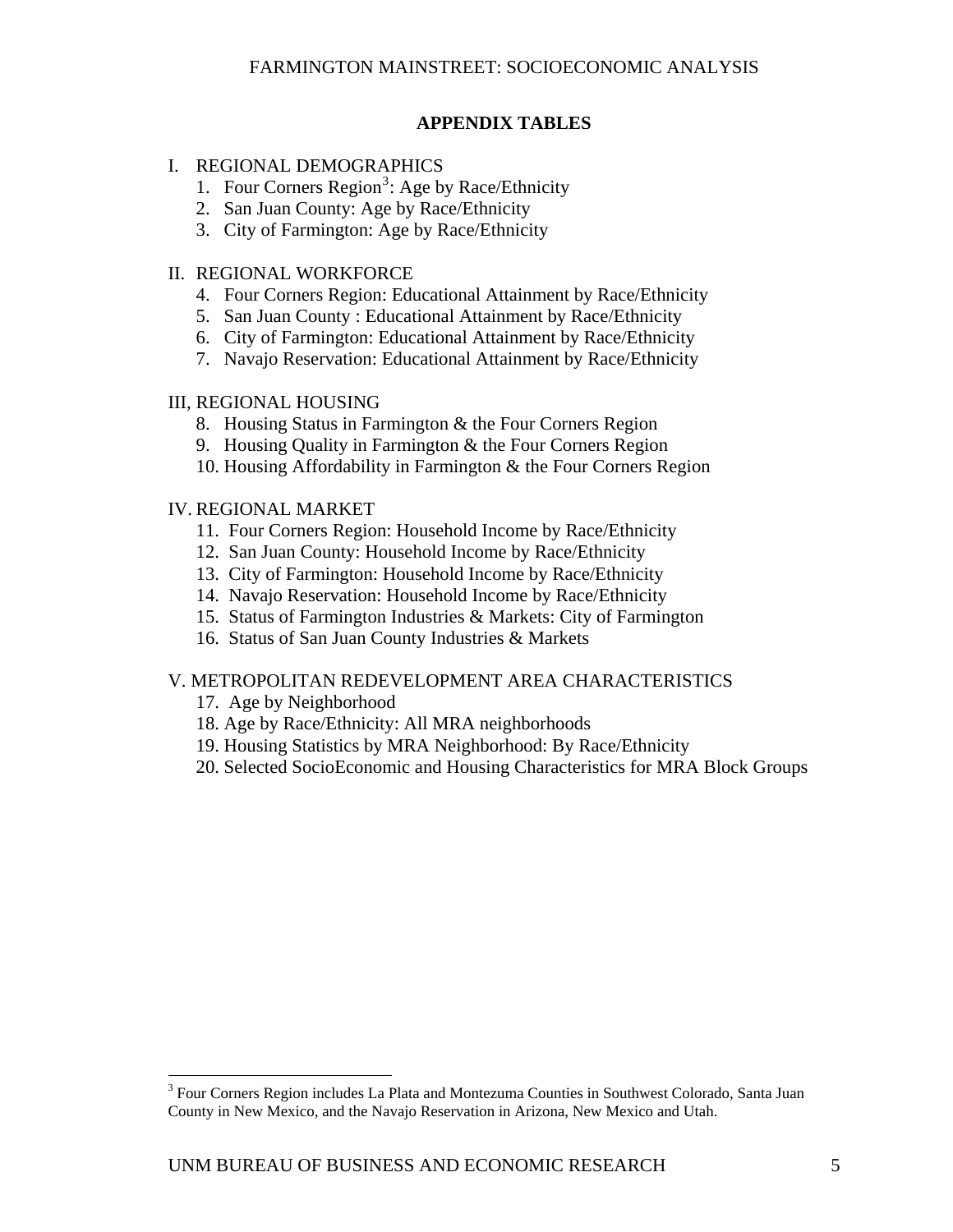## **I. REGIONAL DEMOGRAPHICS**

**TABLE 1** 

#### **DEMOGRAPHICS**

| <b>FOUR CORNERS</b>   |                 |                           |         |         |        |  |  |
|-----------------------|-----------------|---------------------------|---------|---------|--------|--|--|
|                       | <b>Hispanic</b> | <b>Native</b><br>American | White   | TOTAL   | %      |  |  |
| TOTAL                 | 25,279          | 196,862                   | 110,357 | 332,498 | 100.0% |  |  |
| Under 10 years        | 5,289           | 41,609                    | 12,727  | 59,625  | 17.9%  |  |  |
| <b>10 TO 17 years</b> | 4,480           | 38,027                    | 13,302  | 55,809  | 16.8%  |  |  |
| <b>18 TO 24</b>       | 2,915           | 20,756                    | 10,625  | 34,296  | 10.3%  |  |  |
| 25 TO 39              | 5,235           | 39,336                    | 20,834  | 65,405  | 19.7%  |  |  |
| 40 TO 54              | 4,487           | 31,625                    | 28,169  | 64,281  | 19.3%  |  |  |
| 55 TO 64              | 1,397           | 12,120                    | 11,248  | 24,765  | 7.4%   |  |  |
| 65 TO 74              | 925             | 8,216                     | 7,683   | 16,824  | 5.1%   |  |  |
| <b>OVER 75</b>        | 551             | 5,173                     | 5,769   | 11,493  | 3.5%   |  |  |
| %                     | 7.6%            | 59.2%                     | 33.2%   | 100.0%  |        |  |  |

#### **DEMOGRAPHICS**

| <b>SAN JUAN COUNTY</b> |                 |                           |        |              |        |  |  |  |
|------------------------|-----------------|---------------------------|--------|--------------|--------|--|--|--|
|                        | <b>Hispanic</b> | <b>Native</b><br>American | White  | <b>TOTAL</b> | %      |  |  |  |
| TOTAL                  | 16,984          | 42,051                    | 52,587 | 111,622      | 100.0% |  |  |  |
| Under 10 years         | 3,538           | 8,558                     | 6,512  | 18,608       | 16.7%  |  |  |  |
| 10 TO 17 years         | 2,977           | 7,645                     | 6,985  | 17,607       | 15.8%  |  |  |  |
| <b>18 TO 25</b>        | 2,003           | 4,674                     | 4,530  | 11,207       | 10.0%  |  |  |  |
| 26 TO 39               | 3,485           | 9,024                     | 9,473  | 21,982       | 19.7%  |  |  |  |
| 40 TO 55               | 3,166           | 7,185                     | 13,125 | 23,476       | 21.0%  |  |  |  |
| 55 TO 64               | 917             | 2,442                     | 5,313  | 8,672        | 7.8%   |  |  |  |
| 65 TO 74               | 530             | 1.484                     | 3,889  | 5,903        | 5.3%   |  |  |  |
| <b>OVER 75</b>         | 368             | 1,039                     | 2,760  | 4,167        | 3.7%   |  |  |  |
| %                      | 15.2%           | 37.7%                     | 47.1%  | 100.0%       |        |  |  |  |



#### **DEMOGRAPHICS**

| <b>FARMINGTON</b> |                 |                           |        |              |        |  |  |  |
|-------------------|-----------------|---------------------------|--------|--------------|--------|--|--|--|
|                   | <b>Hispanic</b> | <b>Native</b><br>American | Whitel | <b>TOTAL</b> | %      |  |  |  |
| TOTAL             | 6,654           | 6,289                     | 23,436 | 36,379       | 100.0% |  |  |  |
| Under 10 years    | 1,300           | 1,236                     | 2,792  | 5,328        | 14.6%  |  |  |  |
| 10 TO 17 years    | 1,118           | 1,062                     | 2,947  | 5,127        | 14.1%  |  |  |  |
| 18 TO 25          | 777             | 910                       | 1,897  | 3,584        | 9.9%   |  |  |  |
| 26 TO 39          | 1.491           | 1,637                     | 4,149  | 7,277        | 20.0%  |  |  |  |
| 40 TO 55          | 1,236           | 977                       | 5,899  | 8,112        | 22.3%  |  |  |  |
| 55 TO 64          | 378             | 238                       | 2,362  | 2,978        | 8.2%   |  |  |  |
| 65 TO 74          | 185             | 110                       | 1,884  | 2,179        | 6.0%   |  |  |  |
| <b>OVER 75</b>    | 169             | 119                       | 1,506  | 1,794        | 4.9%   |  |  |  |
| %                 | 18.3%           | 17.3%                     | 64.4%  | 100.0%       |        |  |  |  |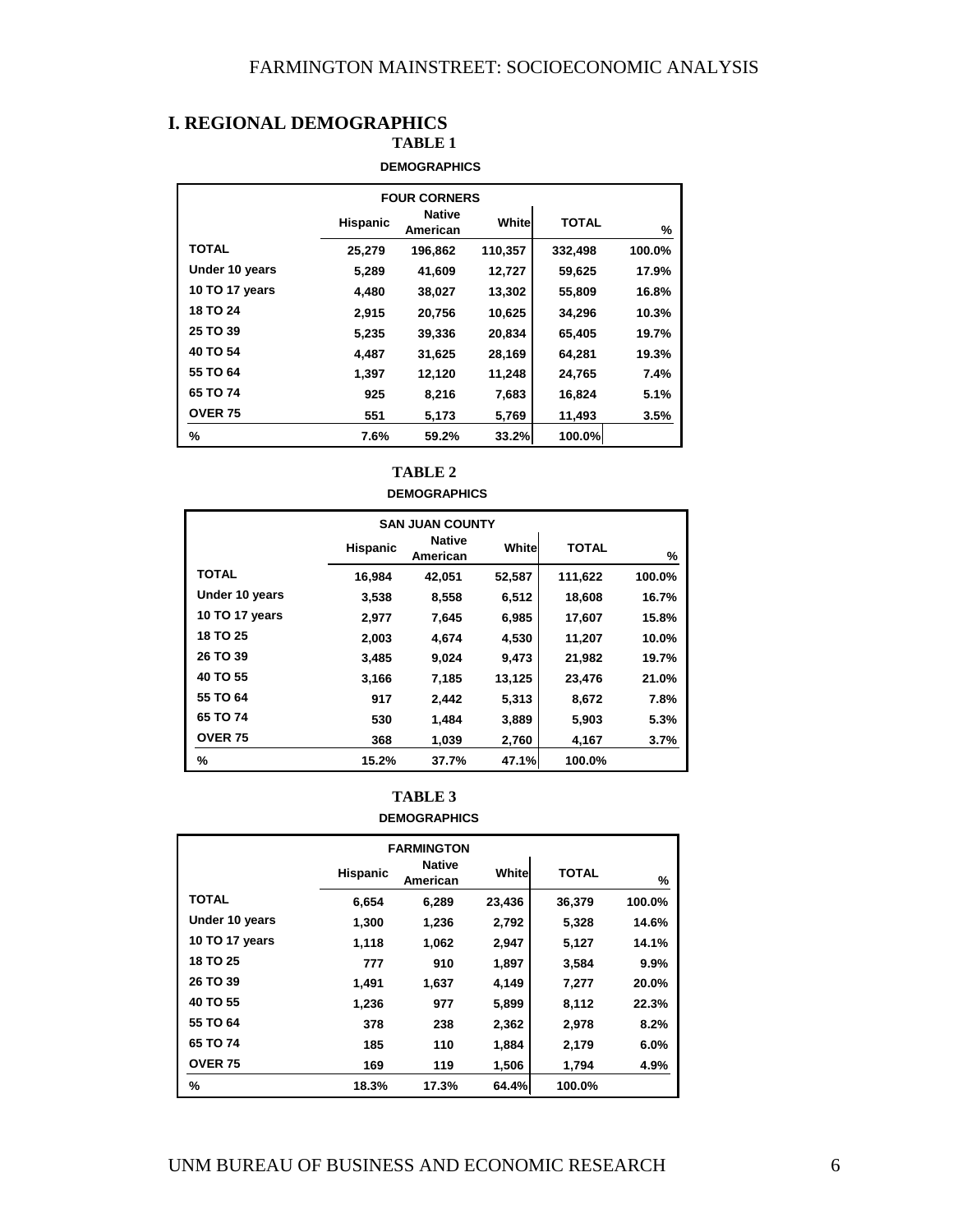## **II. REGIONAL WORKFORCE**

#### **TABLE 4**

## **EDUCATIONAL ACHEIVEMENT**

|                                                | <b>FOUR CORNERS</b><br><b>Hispanic</b> | Native<br>American | White  | <b>TOTAL</b> | %      |
|------------------------------------------------|----------------------------------------|--------------------|--------|--------------|--------|
| Population 25 years and over: Total            | 12,595                                 | 96.470             | 73,703 | 182,768      | 100.0% |
| Less than 9th grade                            | 2,008                                  | 22,284             | 1,763  | 26,055       | 14.3%  |
| 9th to 12th grade; no diploma                  | 2.328                                  | 18.781             | 5,863  | 26.972       | 14.8%  |
| High school graduate (includes<br>equivalency) | 4,103                                  | 26,443             | 20,494 | 51,040       | 27.9%  |
| Some college; no degree                        | 2,447                                  | 18.214             | 19,623 | 40,284       | 22.0%  |
| Associate degree                               | 589                                    | 5,586              | 4,859  | 11,034       | 6.0%   |
| <b>Bachelor's degree</b>                       | 724                                    | 3.691              | 13,278 | 17,693       | 9.7%   |
| Graduate or professional degree                | 396                                    | 1,471              | 7,823  | 9,690        | 5.3%   |

#### **TABLE 5**

#### **EDUCATIONAL ACHEIVEMENT**

| <b>SAN JUAN COUNTY</b>                      |                 |                           |        |              |        |  |  |  |
|---------------------------------------------|-----------------|---------------------------|--------|--------------|--------|--|--|--|
|                                             | <b>Hispanic</b> | <b>Native</b><br>American | White  | <b>TOTAL</b> | %      |  |  |  |
| Population 25 years and over: Total         | 8.466           | 21,174                    | 34,560 | 64,200       | 100.0% |  |  |  |
| Less than 9th grade                         | 1.297           | 3,810                     | 888    | 5,995        | 9.3%   |  |  |  |
| 9th to 12th grade; no diploma               | 1.663           | 4,038                     | 3,274  | 8,975        | 14.0%  |  |  |  |
| High school graduate (includes equivalency) | 2,750           | 6,120                     | 10,795 | 19,665       | 30.6%  |  |  |  |
| Some college; no degree                     | 1.747           | 4,664                     | 10,262 | 16,673       | 26.0%  |  |  |  |
| Associate degree                            | 458             | 1,392                     | 2,482  | 4,332        | 6.7%   |  |  |  |
| <b>Bachelor's degree</b>                    | 330             | 832                       | 4,371  | 5,533        | 8.6%   |  |  |  |
| Graduate or professional degree             | 221             | 318                       | 2,488  | 3,027        | 4.7%   |  |  |  |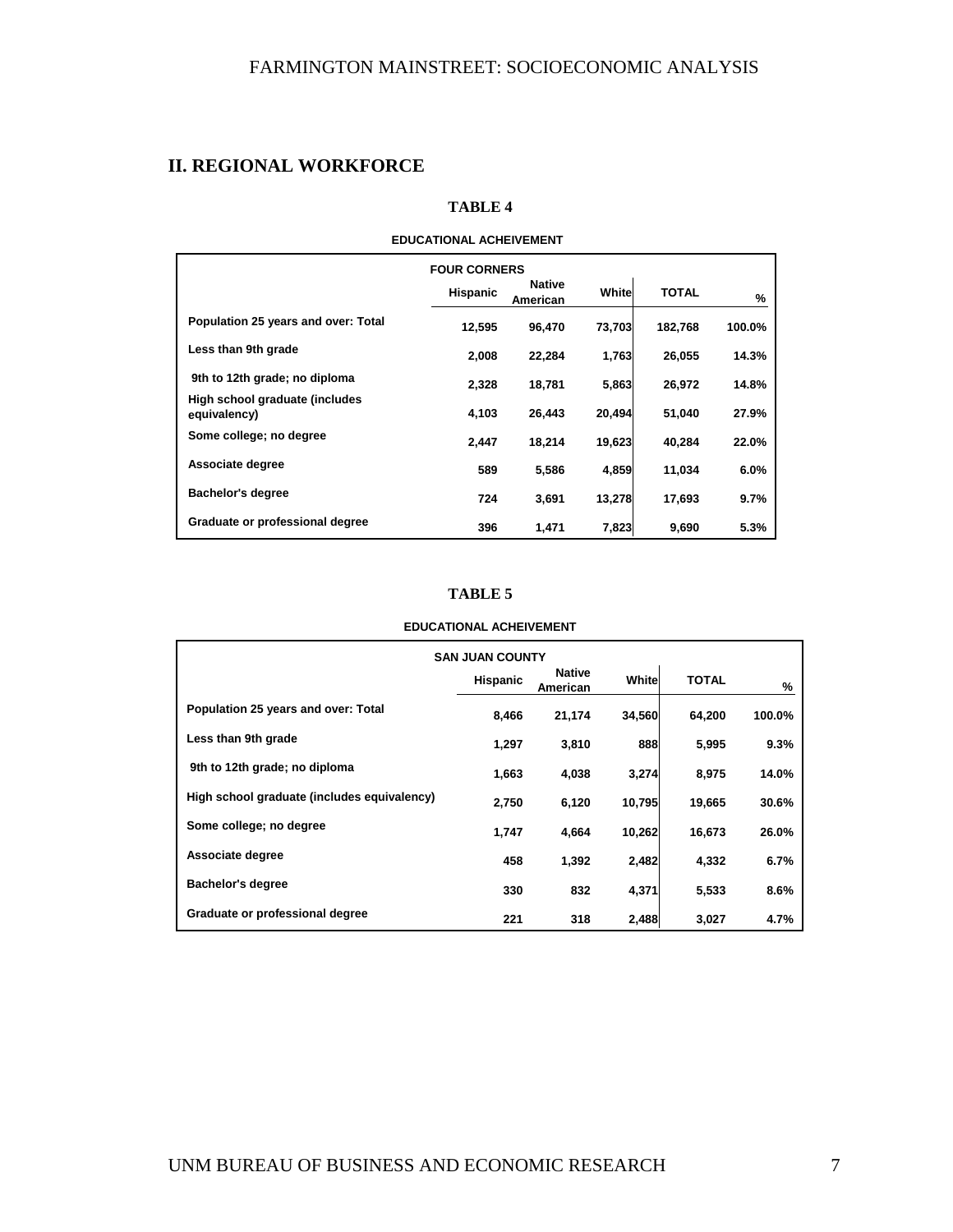#### **TABLE 6**

## **Hispanic Native American White TOTAL % Population 25 years and over: Total 3,459 3,081 15,800 22,340 100.0% Less than 9th grade 556 289 332 1,177 5.3% 9th to 12th grade; no diploma 695 609 1,221 2,525 11.3% High school graduate (includes equivalency) 905 865 4,458 6,228 27.9% Some college; no degree 1888 783 858 4,795 6,436 28.8% Associate degree 191 214 1,207 1,612 7.2% Bachelor's degree 206 150 2,397 2,753 12.3% Graduate or professional degree 123 96 1,390 1,609 7.2% FARMINGTON**

#### **EDUCATIONAL ACHEIVEMENT**

#### **TABLE 7**

#### **EDUCATIONAL ACHEIVEMENT**

| <b>NAVAJO RESERVATION</b>                      |                 |                           |            |              |        |  |
|------------------------------------------------|-----------------|---------------------------|------------|--------------|--------|--|
|                                                | <b>Hispanic</b> | <b>Native</b><br>American | Whitel     | <b>TOTAL</b> | $\%$   |  |
| <b>Population 25 years and over: Total</b>     | 513             | 72,734                    | 2,510      | 75,757       | 100.0% |  |
| Less than 9th grade                            | 26              | 18,253                    | 10         | 18,289       | 24.1%  |  |
| 9th to 12th grade; no diploma                  | 119             | 14,298                    | 51         | 14.468       | 19.1%  |  |
| High school graduate (includes<br>equivalency) | 181             | 19,470                    | 268        | 19,919       | 26.3%  |  |
| Some college; no degree                        | 41              | 12,907                    | <b>260</b> | 13,208       | 17.4%  |  |
| Associate degree                               | 26              | 4.036                     | 188        | 4,250        | 5.6%   |  |
| <b>Bachelor's degree</b>                       | 79              | 2,702                     | 787        | 3,568        | 4.7%   |  |
| Graduate or professional degree                | 41              | 1,068                     | 946        | 2,055        | 2.7%   |  |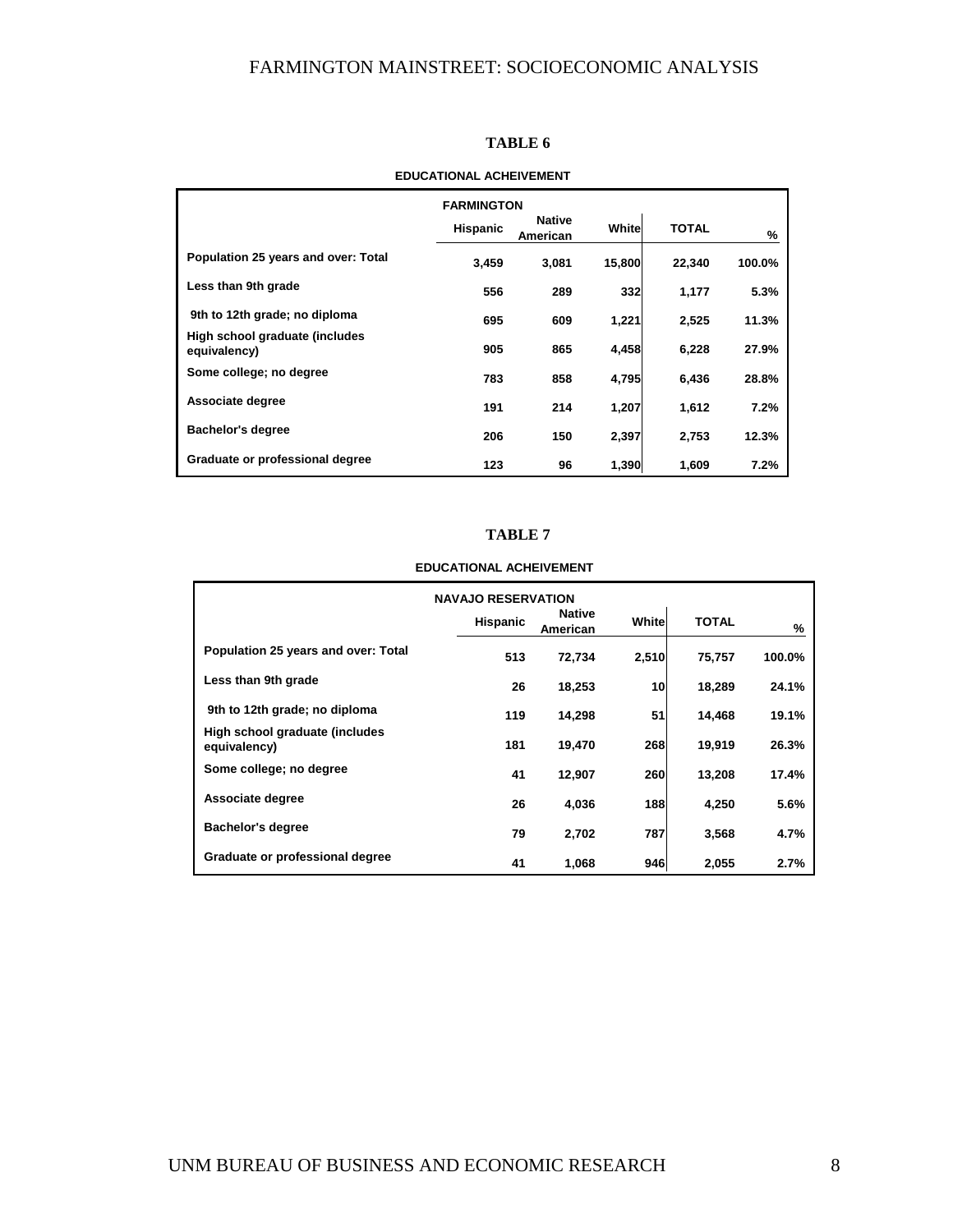## **III. REGIONAL HOUSING**

| REGIUNAL NUUƏING ƏTATUƏ                   |                               |                        |                                 |               |               |  |  |
|-------------------------------------------|-------------------------------|------------------------|---------------------------------|---------------|---------------|--|--|
|                                           | <b>Four Corners</b><br>Region | San Juan<br>County, NM | 5 Mile<br>Radius,<br>Farmington | Farmington    | Navajo I.R.   |  |  |
| <b>Housing Units: Total</b>               | 134,101                       | 43,221                 | 27,584                          | 15,045        | 59,618        |  |  |
| Occupied<br>$\%$                          | 105,355<br>79%                | 37,711<br>87%          | 24,977<br>91%                   | 13,957<br>93% | 41,101<br>69% |  |  |
| Vacant<br>%                               | 28.746<br>21%                 | 5.510<br>13%           | 2,607<br>9%                     | 1,088<br>7%   | 18,517<br>31% |  |  |
| <b>Owner Occupied: Total</b><br>%         | 77.942<br>74%                 | 28.415<br>75%          | 18,334<br>73%                   | 9,591<br>69%  | 30,790<br>75% |  |  |
| <b>Owner Occupied: Hispanic or Latino</b> | 5,162                         | 3,736                  | 2,454                           | 1,373         | 119           |  |  |
| <b>Owner Occupied: Native American</b>    | 39,107                        | 7,959                  | 3,644                           | 837           | 30,368        |  |  |
| <b>Owner Occupied: White</b>              | 32,848                        | 16,286                 | 11,912                          | 7,151         | 183           |  |  |
| <b>Renter Occupied: Total</b><br>%        | 27,413<br>26%                 | 9,296<br>25%           | 6,643<br>27%                    | 4,366<br>31%  | 10,311<br>25% |  |  |
| Renter Occupied: Hispanic or Latino       | 2,194                         | 1,276                  | 996                             | 729           | 133           |  |  |
| <b>Renter Occupied: Native American</b>   | 12,636                        | 3,186                  | 1,865                           | 897           | 8,787         |  |  |
| <b>Renter Occupied: White</b>             | 11,962                        | 4,616                  | 3,620                           | 2,610         | 1,180         |  |  |

**TABLE 8** 

**REGIONAL HOUSING STATUS**

| TABLE 9                         |
|---------------------------------|
| <b>REGIONAL HOUSING QUALITY</b> |

|                                    | <b>Four Corners</b><br>Region | San Juan<br>County, NM | 5 Mile<br>Radius,<br>Farmington | <b>Farmington</b> | Navajo I.R. |
|------------------------------------|-------------------------------|------------------------|---------------------------------|-------------------|-------------|
| <b>Housing Units: Total</b>        | 134,101                       | 43,221                 | 27,584                          | 15,045            | 59,618      |
| Lacking Complete Plumbing (%)      | 23%                           | 9%                     | 5%                              | 0%                | 45%         |
| Wood as Primary Heating Fuel (%)   | 26%                           | 8%                     | 4%                              | 1%                | 51%         |
| Without Telephone (%)              | 29%                           | 13%                    | 8%                              | 3%                | 59%         |
| <b>Median Year Structure Built</b> | 1980                          | 1979                   | 1978                            | 1974              | 1981        |
| <b>Median Number of Rooms</b>      | 4.2                           | 4.9                    | 5.1                             | 5.2               | 3.1         |
| One Unit in Structure (%)          | 68%                           | 57%                    | 58%                             | 63%               | 76%         |
| 2 to 9 units in Structure (%)      | 6%                            | 7%                     | 8%                              | 12%               | 4%          |
| 10 or more Units in Structure (%)  | 2%                            | 2%                     | 3%                              | 6%                | 0%          |
| Mobile Homes (%)                   | 24%                           | 33%                    | 31%                             | 18%               | 19%         |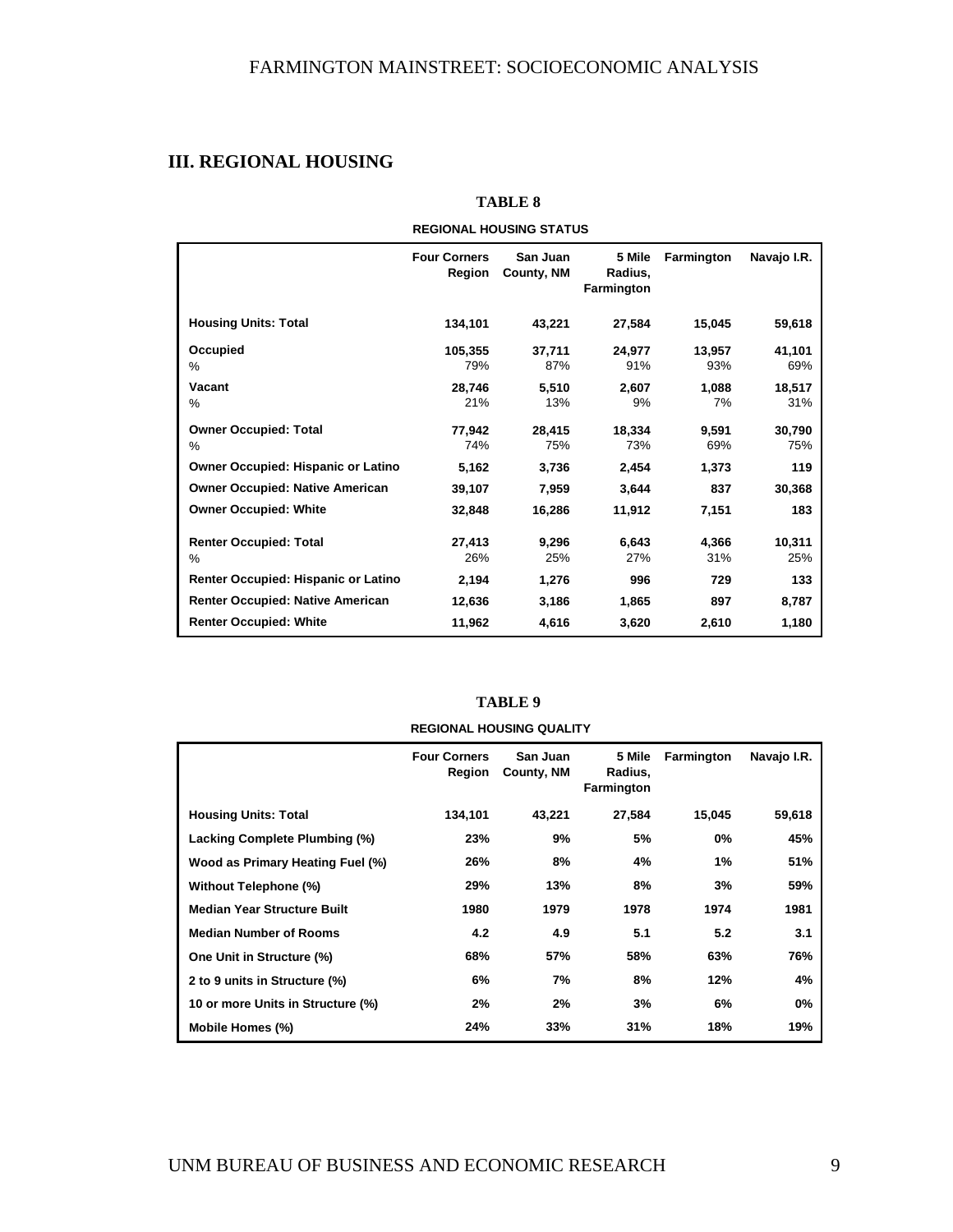|                                                              | <b>Four Corners</b><br>Region | San Juan<br>County, NM | 5 Mile<br>Radius,<br>Farmington | <b>Farmington</b> | Navajo I.R. |
|--------------------------------------------------------------|-------------------------------|------------------------|---------------------------------|-------------------|-------------|
| <b>Median Monthly Payment (Rental</b><br>Housing)            | \$352                         | \$384                  | \$418                           | \$418             | \$197       |
| Housing Costs > 25% of Household<br>Income, Renter-Occupied. | 41%                           | 45%                    | 45%                             | 48%               | 22%         |
| <b>Median Value (Owner-Occupied</b><br>Housing)              | \$96,150                      | \$77.000               | \$84.840                        | \$92,200          | \$26,700    |
| <b>Median Value (Owner-Occupied</b><br><b>Mobile Home)</b>   | \$47,450                      | \$46,700               | \$51,240                        | \$31,100          | \$29,800    |
| Income, Owner-Occupied, Income<br>< \$20,000<br>w            | 35%                           | 45%                    | 55%                             | 66%               | 29%         |
| Income, Owner-Occupied, Income<br>\$20-\$50,000              | 24%                           | 32%                    | 37%                             | 38%               | 4%          |

#### **TABLE 10**

**REGIONAL HOUSING AFFORDABILITY**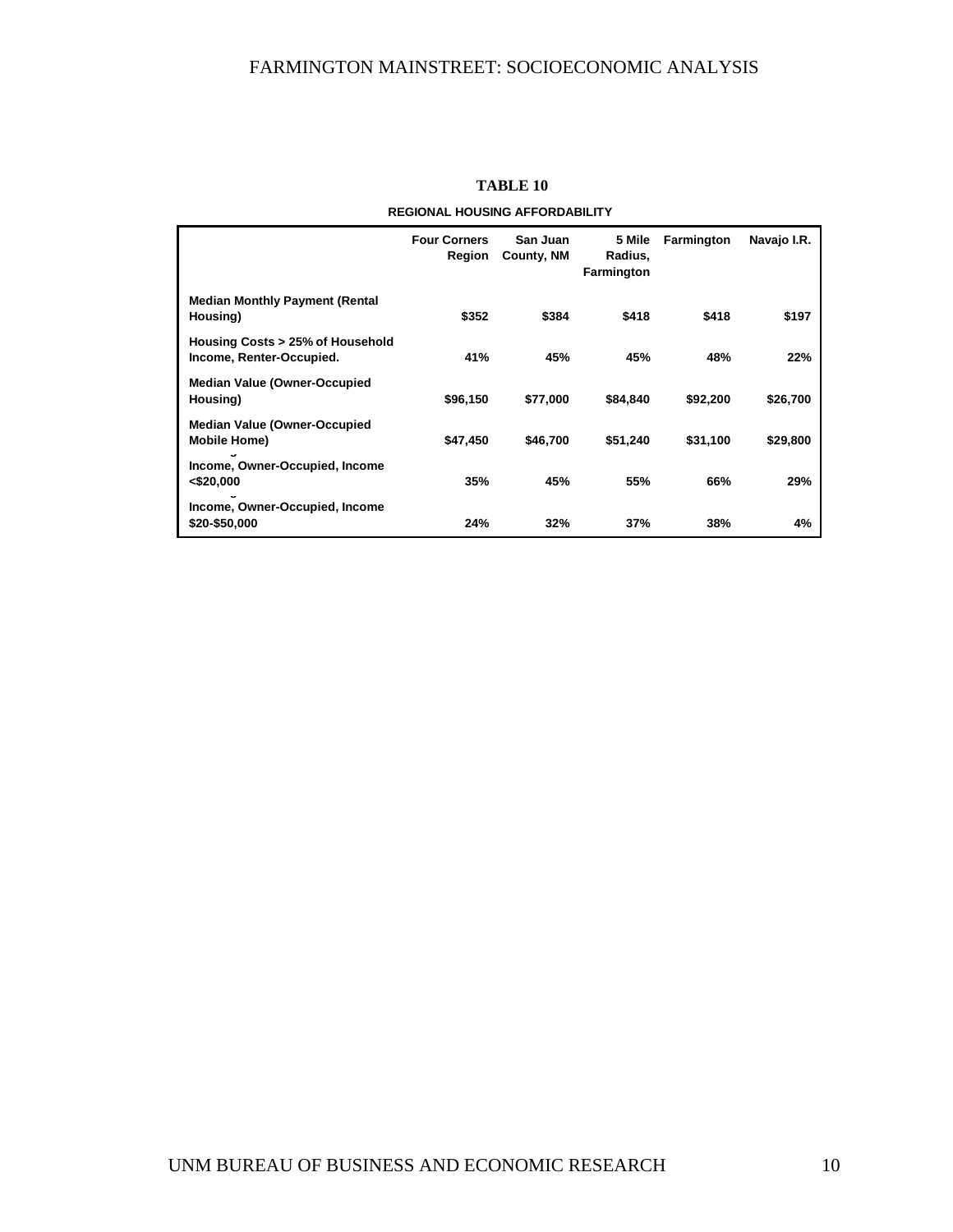## **IV. REGIONAL MARKET**

| <b>FOUR CORNERS</b>                    |                              |                           |        |              |               |  |  |
|----------------------------------------|------------------------------|---------------------------|--------|--------------|---------------|--|--|
|                                        | <b>Head of Household is:</b> |                           |        |              |               |  |  |
|                                        | <b>Hispanic</b>              | <b>Native</b><br>American | Whitel | <b>TOTAL</b> | $\frac{9}{6}$ |  |  |
| Median household income in 1999        | 30,765                       | 20,872                    | 39,762 | 29,578       |               |  |  |
| <b>Households</b>                      | 7,531                        | 51,723                    | 44,740 | 103,994      | 100.0%        |  |  |
| Household income; Less than \$10;000   | 1,023                        | 14,784                    | 3,881  | 19,688       | 18.9%         |  |  |
| Household income; \$10;000 to \$19;999 | 1,417                        | 10,253                    | 5,678  | 17,348       | 16.7%         |  |  |
| Household income; \$20;000 to \$34;999 | 1,771                        | 11,058                    | 9,994  | 22,823       | 21.9%         |  |  |
| Household income; \$35;000 to \$49;999 | 1,564                        | 6,835                     | 7,987  | 16,386       | 15.8%         |  |  |
| Household income; \$50;000 to \$74;999 | 1,157                        | 5,864                     | 8,756  | 15,777       | 15.2%         |  |  |
| Household income; \$75;000 to \$99;999 | 359                          | 2,007                     | 4,458  | 6,824        | 6.6%          |  |  |
| Household income; \$100;000 or more    | 240                          | 922                       | 3,986  | 5,148        | 5.0%          |  |  |

## **TABLE 11 HOUSEHOLD INCOME**

### **TABLE 12**

| <b>HOUSEHOLD INCOME</b>                |                              |                           |        |              |        |  |
|----------------------------------------|------------------------------|---------------------------|--------|--------------|--------|--|
| <b>SAN JUAN COUNTY</b>                 |                              |                           |        |              |        |  |
|                                        | <b>Head of Household is:</b> |                           |        |              |        |  |
|                                        | <b>Hispanic</b>              | <b>Native</b><br>American | Whitel | <b>TOTAL</b> | $\%$   |  |
| Median household income in 1999        | 31,759                       | 24,175                    | 40,006 | 33,762       |        |  |
| <b>Households</b>                      | 5,069                        | 11,260                    | 20,778 | 37,107       | 100.0% |  |
| Household income; Less than \$10;000   | 629                          | 2,542                     | 1,764  | 4,935        | 13.3%  |  |
| Household income; \$10;000 to \$19;999 | 980                          | 2,267                     | 2,581  | 5,828        | 15.7%  |  |
| Household income; \$20;000 to \$34;999 | 1,129                        | 2,500                     | 4,629  | 8,258        | 22.3%  |  |
| Household income; \$35;000 to \$49;999 | 1,123                        | 1,575                     | 3,842  | 6,540        | 17.6%  |  |
| Household income; \$50;000 to \$74;999 | 845                          | 1,570                     | 4,087  | 6,502        | 17.5%  |  |
| Household income; \$75;000 to \$99;999 | 236                          | 545                       | 2,242  | 3,023        | 8.1%   |  |
| Household income; \$100;000 or more    | 127                          | 261                       | 1,633  | 2,021        | 5.4%   |  |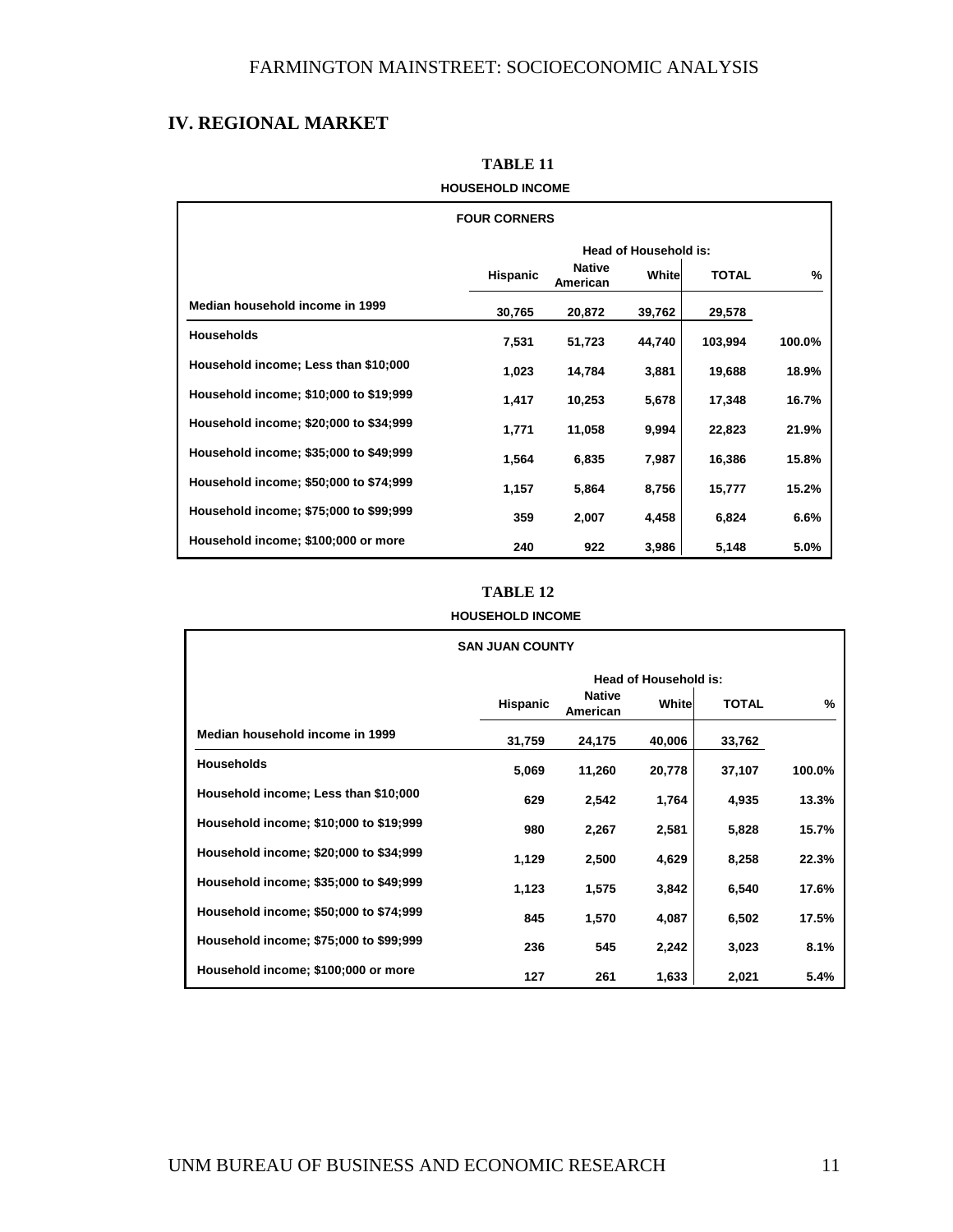|                                        | <b>FARMINGTON</b>            |                           |        |              |        |  |
|----------------------------------------|------------------------------|---------------------------|--------|--------------|--------|--|
|                                        | <b>Head of Household is:</b> |                           |        |              |        |  |
|                                        | <b>Hispanic</b>              | <b>Native</b><br>American | Whitel | <b>TOTAL</b> | $\%$   |  |
| Median household income in 1999        | 33,339                       | 27,018                    | 40,928 | 37,663       |        |  |
| <b>Households</b>                      | 2,115                        | 1,760                     | 9,746  | 13,621       | 100.0% |  |
| Household income; Less than \$10;000   | 280                          | 311                       | 801    | 1,392        | 10.2%  |  |
| Household income; \$10;000 to \$19;999 | 390                          | 357                       | 1,111  | 1,858        | 13.6%  |  |
| Household income; \$20;000 to \$34;999 | 438                          | 403                       | 2,090  | 2,931        | 21.5%  |  |
| Household income; \$35;000 to \$49;999 | 523                          | 242                       | 1,817  | 2,582        | 19.0%  |  |
| Household income; \$50;000 to \$74;999 | 329                          | 273                       | 1,807  | 2,409        | 17.7%  |  |
| Household income; \$75;000 to \$99;999 | 100                          | 100                       | 1,192  | 1,392        | 10.2%  |  |
| Household income; \$100;000 or more    | 55                           | 74                        | 928    | 1,057        | 7.8%   |  |

**TABLE 13 HOUSEHOLD INCOME**

#### **TABLE 14**

**HOUSEHOLD INCOME**

| <b>NAVAJO RESERVATION</b>              |                       |                           |        |              |        |  |
|----------------------------------------|-----------------------|---------------------------|--------|--------------|--------|--|
|                                        | Head of Household is: |                           |        |              |        |  |
|                                        | <b>Hispanic</b>       | <b>Native</b><br>American | Whitel | <b>TOTAL</b> | %      |  |
| Median household income in 1999        | 28,167                | 19,657                    | 46,402 | 20,722       |        |  |
| <b>Households</b>                      | 240                   | 39,026                    | 1,527  | 40,793       | 100.0% |  |
| Household income; Less than \$10;000   | 39                    | 12,027                    | 117    | 12,183       | 29.9%  |  |
| Household income; \$10;000 to \$19;999 | 33                    | 7,676                     | 124    | 7,833        | 19.2%  |  |
| Household income; \$20;000 to \$34;999 | 76                    | 8,186                     | 250    | 8,512        | 20.9%  |  |
| Household income; \$35;000 to \$49;999 | 45                    | 5,032                     | 341    | 5,418        | 13.3%  |  |
| Household income; \$50;000 to \$74;999 | 28                    | 4,086                     | 422    | 4,536        | 11.1%  |  |
| Household income; \$75;000 to \$99;999 | 11                    | 1,413                     | 128    | 1,552        | 3.8%   |  |
| Household income; \$100;000 or more    | 8                     | 606                       | 145    | 759          | 1.9%   |  |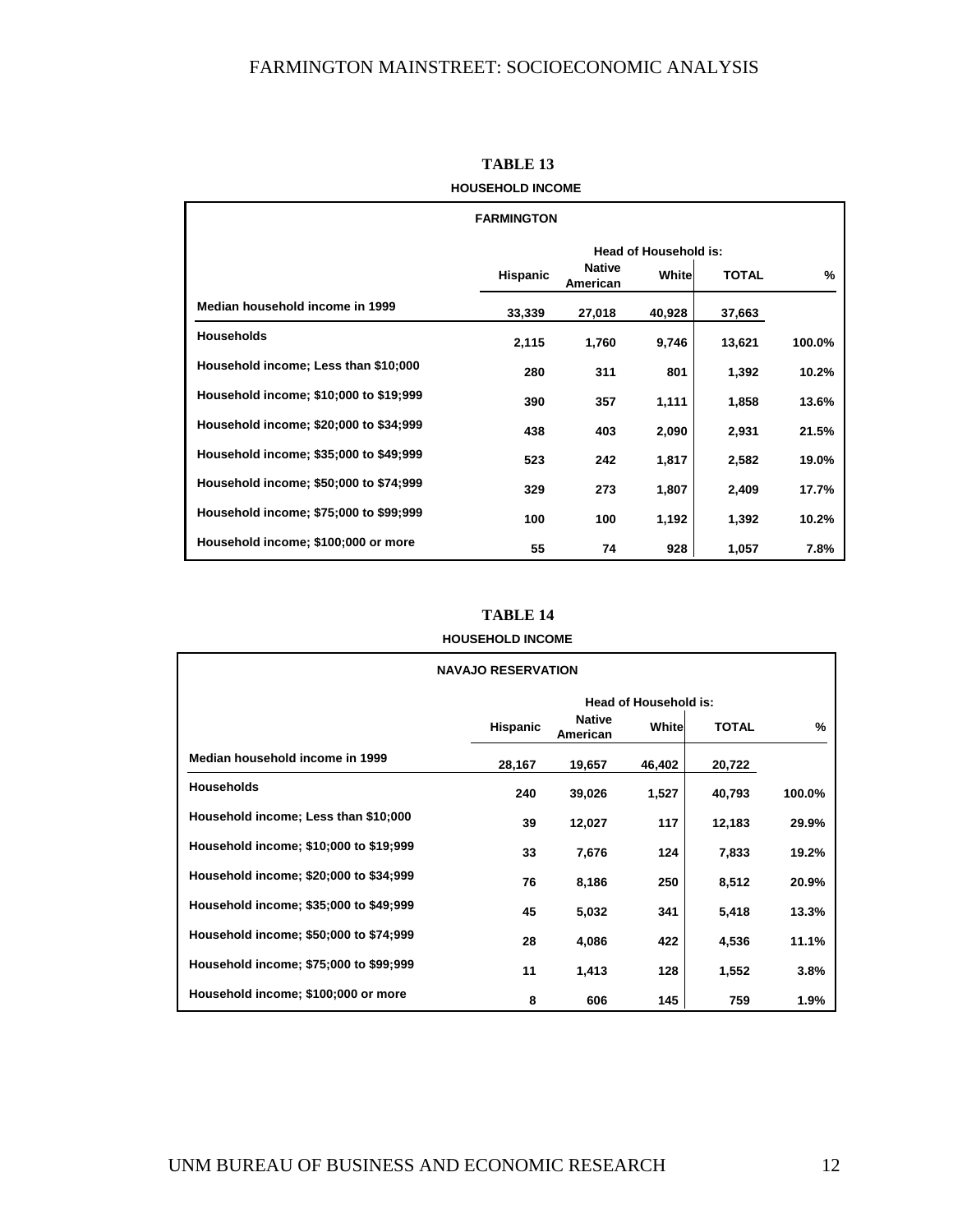#### **TABLE 15**[4](#page-15-0)

|                                                | 1999          |             | 1989-1999                     |
|------------------------------------------------|---------------|-------------|-------------------------------|
|                                                |               | NET         |                               |
|                                                | <b>PULL</b>   |             | <b>GAIN/LOSS CHANGE (000s</b> |
|                                                | <b>FACTOR</b> | $(000s$ \$) | \$)                           |
| <b>TOTAL AGRICULTURE</b>                       | 117%          | \$241       | \$2,241                       |
| <b>MINING</b>                                  | 466%          | \$64,301    | \$48,050                      |
| <b>CONTRACT CONSTRUCTION</b>                   | 113%          | \$10,066    | \$35,144                      |
| <b>MANUFACTURING</b>                           | 169%          | \$12,555    | ( \$1,808)                    |
| <b>TRANSPORT, COMMUN, UTILITIES</b>            | 94%           | (\$2,677)   | \$14,948                      |
| <b>WHOLESALE TRADE</b>                         | 287%          | \$57,487    | \$1,520                       |
| <b>Building Materials</b>                      | 295%          | \$10,186    | \$5,871                       |
| <b>Hardware Stores</b>                         | 299%          | \$3,162     | \$2,085                       |
| <b>General Merch exc Dept Stores</b>           | 133%          | \$2,161     | (\$4,177)                     |
| <b>Department Stores</b>                       | 360%          | \$41,380    | \$28,162                      |
| <b>Retail Food Stores</b>                      | 215%          | \$44,932    | (\$18,626)                    |
| <b>Motor Vechicle Dealers</b>                  | 319%          | \$9,735     | \$4,978                       |
| <b>Gasoline Service Stations</b>               | 237%          | \$5,013     | \$5,515                       |
| <b>Mobile Home Dealers</b>                     | 642%          | \$18,478    | \$17,402                      |
| <b>Misc Vechicle &amp; Auto Assessories</b>    | 1233%         | \$78,693    | \$65,287                      |
| <b>Apparel &amp; Assessory Stores</b>          | 198%          | \$8,984     | \$1,893                       |
| <b>Furniture &amp; Home Furnishings</b>        | 199%          | \$6,917     | \$1,791                       |
| <b>Eating &amp; Drinking Establishments</b>    | 203%          | \$30,341    | \$12,213                      |
| <b>Liquor Dispensors</b>                       | 197%          | \$4,546     | \$3,967                       |
| <b>Drug &amp; Propriety Stores</b>             | 192%          | \$4,724     | (\$1,782)                     |
| <b>Misc Retailers</b>                          | 247%          | \$154,185   | \$124,803                     |
| <b>TOTAL RETAIL TRADE</b>                      | 245%          | \$361,188   | \$150,883                     |
| <b>Hotels &amp; Motels</b>                     | 120%          | \$2,371     | \$1,464                       |
| <b>Personal Services</b>                       | 165%          | \$5,309     | \$2,010                       |
| <b>Misc Business Services</b>                  | 174%          | \$25,207    | \$28,330                      |
| <b>Auto Rental, Repair</b>                     | 161%          | \$6,877     | \$162                         |
| <b>Misc Repair Services</b>                    | 641%          | \$17,622    | \$5,245                       |
| <b>Motion Pictures</b>                         | $0\%$         | (\$921)     | \$287                         |
| <b>Amusements</b>                              | 128%          | \$594       | (\$2,016)                     |
| <b>Physicians &amp; Dentists</b>               | 247%          | \$27,018    | \$10,744                      |
| <b>Hospitals &amp; Other Health Care</b>       | 200%          | \$12,570    | \$15,743                      |
| <b>Legal Services</b>                          | 128%          | \$2,046     | \$2,598                       |
| <b>Educational</b>                             | 213%          | \$1,903     | \$2,109                       |
| <b>Misc Services</b>                           | 361%          | \$142,377   | \$142,414                     |
| <b>Engineering &amp; Architectual Services</b> | 91%           | ( \$666)    | \$3,461                       |
| <b>TOTAL SERVICES</b>                          | 145%          | \$89,184    | \$86,497                      |
| <b>TOTAL TAXABLE GROSS RECIEPTS</b>            | 194%          | \$614,556   | \$333,839                     |

#### **STATUS OF SELECTED FARMINGTON INDUSTRIES & MARKETS CITY OF FARMINGTON**

1

<span id="page-15-0"></span><sup>&</sup>lt;sup>4</sup> Pull Factors are measured as the volume of taxable gross receipts for the City of Farmington relative to the New Mexico average, holding constant aggregate income. A value of 100% indicates that, given Farmington's income level, an industry in the City is on par with the State as a whole; a value less than 100% indicates that the industry is weak in Farmington, suggesting that local residents are spending income outside the City; and a value greater than 100% indicates that the industry in Farmington is generating more than its expected share of receipts, suggesting that Farmington is drawing revenues into the City from outside. In other applications, this statistic is references as a Pull Factor. Net Gain/Loss is the net flow of revenues into and out of Farmington associated with the given industry. Note that these values are estimations based on an assumption that Farmington residents spend their income in the same proportion as residents of the New Mexico as a whole. Change indicates the gain or loss of Farmington's position over the 1989-1999 period.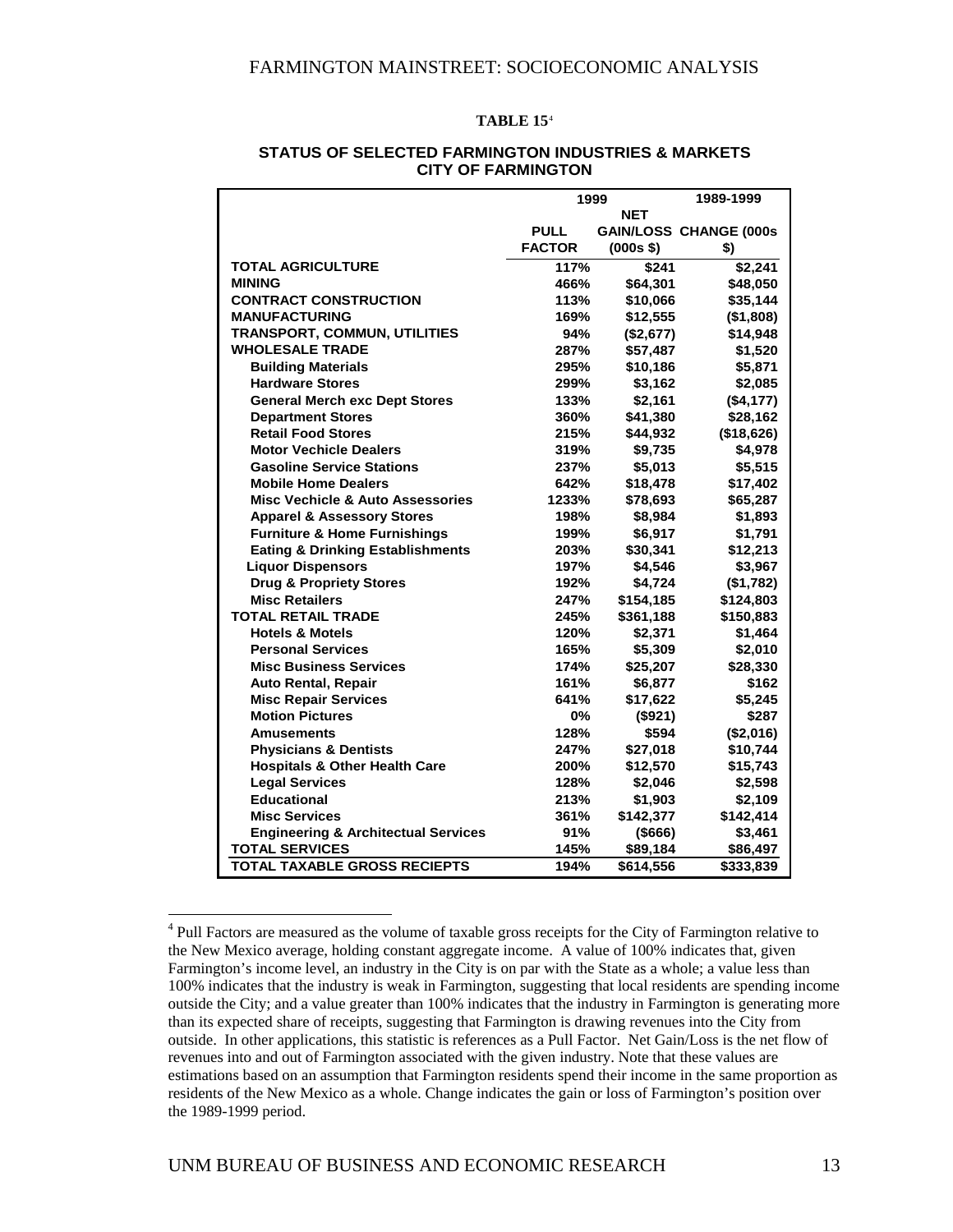#### **TABLE 16**

|                                                | 1999          | 1989-1999        |               |
|------------------------------------------------|---------------|------------------|---------------|
|                                                |               | <b>NET</b>       |               |
|                                                | <b>PULL</b>   | <b>GAIN/LOSS</b> | <b>CHANGE</b> |
|                                                | <b>FACTOR</b> | $(000s$ \$)      | $(000s$ \$)   |
| <b>TOTAL AGRICULTURE</b>                       | 96%           | (\$124)          | \$997         |
| <b>MINING</b>                                  | 1160%         | \$442,612        | (\$23,755)    |
| <b>CONTRACT CONSTRUCTION</b>                   | 108%          | \$15,347         | (\$752)       |
| <b>MANUFACTURING</b>                           | 115%          | \$6,428          | (\$5,816)     |
| <b>TRANSPORT, COMMUN, UTILITIES</b>            | 75%           | (\$25,670)       | (\$4,434)     |
| <b>WHOLESALE TRADE</b>                         | 174%          | \$53,980         | \$12,042      |
| <b>Building Materials</b>                      | 142%          | \$5,249          | \$6,083       |
| <b>Hardware Stores</b>                         | 133%          | \$1,262          | \$929         |
| <b>General Merch exc Dept Stores</b>           | 107%          | \$1,077          | (\$4,040)     |
| <b>Department Stores</b>                       | 151%          | \$19,464         | \$75,658      |
| <b>Retail Food Stores</b>                      | 130%          | \$28,139         | (\$22,819)    |
| <b>Motor Vechicle Dealers</b>                  | 124%          | \$2,545          | \$314         |
| <b>Gasoline Service Stations</b>               | 286%          | \$16,193         | \$18,665      |
| <b>Mobile Home Dealers</b>                     | 318%          | \$17,679         | \$15,647      |
| <b>Misc Vechicle &amp; Auto Assessories</b>    | 184%          | \$13,931         | \$3,406       |
| <b>Apparel &amp; Assessory Stores</b>          | 84%           | (\$3,447)        | (\$172)       |
| <b>Furniture &amp; Home Furnishings</b>        | 86%           | (\$2,369)        | (\$1,343)     |
| <b>Eating &amp; Drinking Establishments</b>    | 106%          | \$3,909          | \$2,296       |
| <b>Liquor Dispensors</b>                       | 103%          | \$333            | \$3,952       |
| <b>Drug &amp; Propriety Stores</b>             | 89%           | (\$1,346)        | (\$1,445)     |
| <b>Misc Retailers</b>                          | 116%          | \$39,726         | \$38,743      |
| <b>TOTAL RETAIL TRADE</b>                      | 124%          | \$142,009        | \$66,900      |
| <b>Hotels &amp; Motels</b>                     | 53%           | (\$13,066)       | (\$4,733)     |
| <b>Personal Services</b>                       | 92%           | (\$1,582)        | \$347         |
| <b>Misc Business Services</b>                  | 125%          | \$20,047         | \$42,559      |
| <b>Auto Rental, Repair</b>                     | 88%           | (\$3,209)        | (\$5,681)     |
| <b>Misc Repair Services</b>                    | 376%          | \$21,378         | \$7,799       |
| <b>Motion Pictures</b>                         | 0%            | (\$2,190)        | \$161         |
| <b>Amusements</b>                              | 86%           | (\$713)          | (\$2,170)     |
| <b>Physicians &amp; Dentists</b>               | 113%          | \$5,838          | \$3,306       |
| <b>Hospitals &amp; Other Health Care</b>       | 97%           | (\$934)          | \$10,554      |
| <b>Legal Services</b>                          | 56%           | (\$7,846)        | \$2,416       |
| <b>Educational</b>                             | 92%           | (\$330)          | \$866         |
| <b>Misc Services</b>                           | 128%          | \$36,129         | \$35,315      |
| <b>Engineering &amp; Architectual Services</b> | 69%           | (\$5,469)        | \$5,578       |
| <b>TOTAL SERVICES</b>                          | 100%          | (\$1,124)        | \$102,401     |
| <b>TOTAL TAXABLE GROSS RECIEPTS</b>            | 143%          | \$663,893        | \$150,067     |

#### **STATUS OF SELECTED FARMINGTON INDUSTRIES & MARKETS SAN JUAN COUNTY**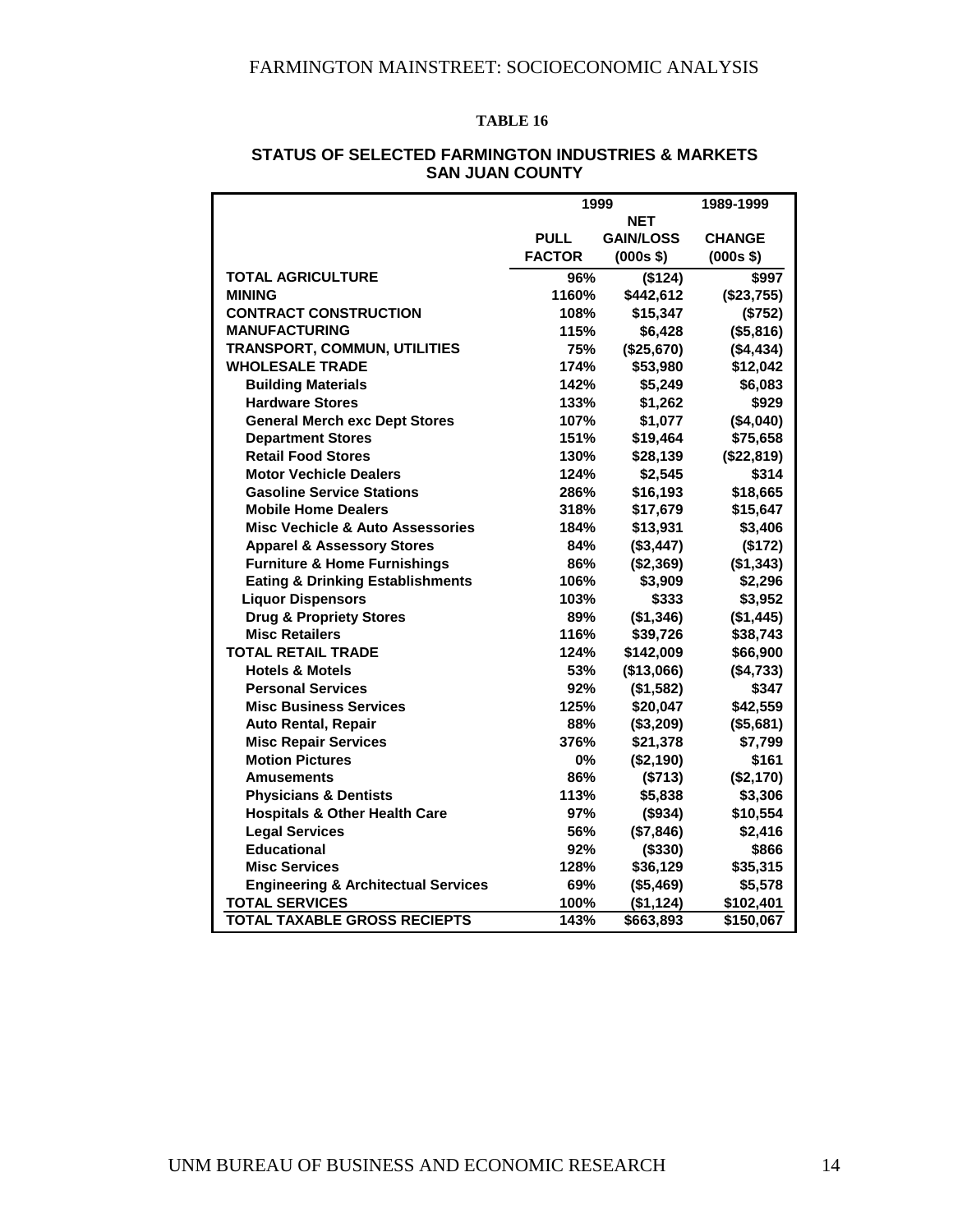## **V. METROPOLITAN REDEVELOPMENT AREA CHARACTERISTICS**

| <b>MRA AREA DEMOGRAPHICS</b> |            |       |              |                        |        |
|------------------------------|------------|-------|--------------|------------------------|--------|
|                              | Farmington | Total | Down<br>town | <b>Civic</b><br>Center | Animas |
| <b>TOTAL</b>                 | 37,844     | 984   | 82           | 453                    | 571    |
| Under 10 years               | 5,861      | 145   | 17           | 65                     | 63     |
| ℅                            | 15%        | 15%   | 2%           | 7%                     | 6%     |
| 10 TO 17                     | 5,230      | 92    | 4            | 40                     | 48     |
| %                            | 14%        | 9%    | 0%           | 4%                     | 5%     |
| 18 TO 24                     | 3,761      | 134   | 11           | 50                     | 73     |
| %                            | 10%        | 14%   | 1%           | 5%                     | 7%     |
| 25 TO 39                     | 7,585      | 101   | 17           | 101                    | 105    |
| ℅                            | 20%        | 10%   | 2%           | 10%                    | 11%    |
| 40 TO 54                     | 8,376      | 236   | 21           | 106                    | 109    |
| ℅                            | 22%        | 24%   | 2%           | 11%                    | 11%    |
| 55 TO 64                     | 2,977      | 98    | 5            | 51                     | 42     |
| ℅                            | 8%         | 10%   | 1%           | 5%                     | 4%     |
| 65 TO 74                     | 2,207      | 67    | 4            | 20                     | 43     |
| ℅                            | 6%         | 7%    | 0%           | 2%                     | 4%     |
| <b>OVER 75</b>               | 1,847      | 111   | 3            | 20                     | 88     |
| %                            | 5%         | 11%   | 0%           | 2%                     | 9%     |

#### **TABLE 17**

#### **TABLE 18**

#### **MRA AREA DEMOGRAPHICS**

| <b>ALL MRA NEIGHBORHOODS</b> |        |        |                           |          |  |
|------------------------------|--------|--------|---------------------------|----------|--|
|                              | Total  | White  | <b>Native</b><br>American | Hispanic |  |
| Farmington                   | 36,379 | 23,436 | 6,289                     | 6,654    |  |
|                              |        | 64%    | 17%                       | 18%      |  |
| <b>All MRAs</b>              | 1,064  | 539    | 261                       | 264      |  |
|                              |        | 51%    | 25%                       | 25%      |  |
| Under 10 years               | 135    | 51     | 36                        | 48       |  |
| ℅                            |        | 38%    | 27%                       | 36%      |  |
| 10 TO 17                     | 88     | 32     | 22                        | 34       |  |
| ℅                            |        | 36%    | 25%                       | 39%      |  |
| 18 TO 24                     | 131    | 65     | 30                        | 36       |  |
| ℅                            |        | 50%    | 23%                       | 27%      |  |
| 25 TO 39                     | 212    | 93     | 63                        | 56       |  |
| ℅                            |        | 44%    | 30%                       | 26%      |  |
| 40 TO 54                     | 229    | 140    | 40                        | 49       |  |
| ℅                            |        | 61%    | 17%                       | 21%      |  |
| 55 TO 64                     | 96     | 55     | 15                        | 26       |  |
| ℅                            |        | 57%    | 16%                       | 27%      |  |
| 65 TO 74                     | 65     | 48     | 11                        | 6        |  |
| %                            |        | 74%    | 17%                       | 9%       |  |
| <b>OVER 75</b>               | 108    | 55     | 44                        | 9        |  |
| %                            |        | 51%    | 41%                       | 8%       |  |